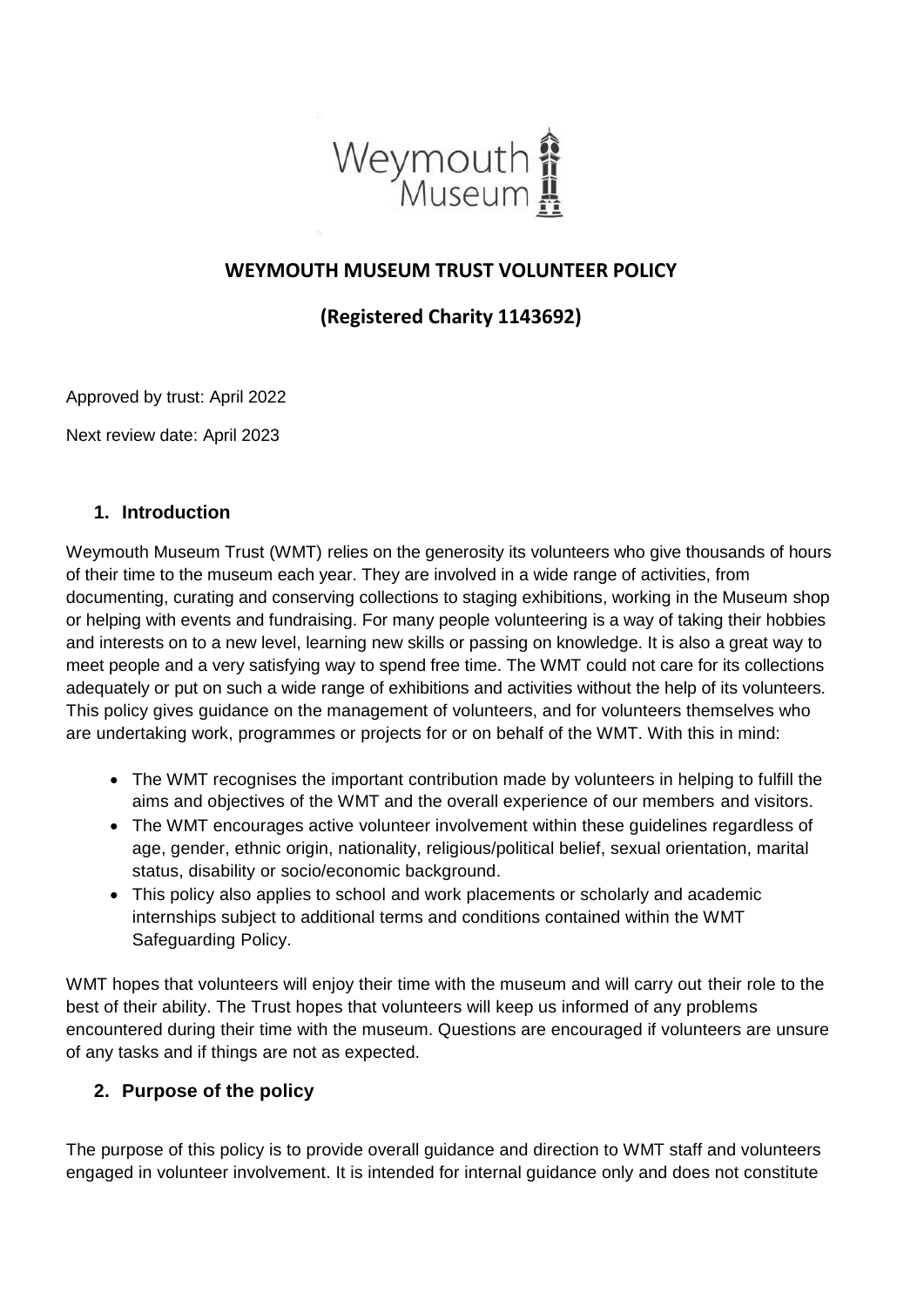either implicitly or explicitly, a binding contractual or personnel agreement.

For the purpose of this policy, a **volunteer** is anyone who – without compensation or expectation of compensation beyond reimbursement of agreed expenses incurred in the course of duty – performs a task at the direction of and on behalf of the WMT.

### **3. Recruitment**

Volunteer opportunities will be advertised on a variety of platforms including the press and media, Volunteer Centres, social media, volunteering websites and through local press and community channels.

Potential volunteers will be required to complete a registration form and may be invited to an informal interview at the Museum. This interview will be a discussion to determine suitability for the volunteering roles available. Weymouth Museum will determine whether the volunteer's application will be accepted subject to interview, satisfactory references and where appropriate, a DBS check. A DBS check will be required for those working with children or vulnerable groups.

Volunteers will be appointed on merit and the individual's ability to carry out the specified task. There is an introductory period of 12 weeks, which allows both the volunteer and the Museum to decide whether the volunteering arrangement is suiting both parties. Either side can terminate the agreement at any time.

It is WMT's aim to recruit volunteers from all sections of the local community, with a range of skills, life experience and knowledge. There is an equal opportunities policy and all eligible persons have equal access to volunteering on the basis of their ability and experience.

### **4. What can be expected when volunteering with the WMT**

Volunteers can expect:

- A welcoming, stimulating and creative museum environment in which to volunteer.
- A full induction to WMT and the museum and have clearly specified lines of support and supervision.
- Clear information about their role and what is expected of them. WMT will endeavour to match volunteers to tasks that reflect their skills, talents and interests.
- Safe working conditions and to be fully aware of health and safety issues. This will form part of the induction process, including a full tour of the working area and building.
- To know what their rights and responsibilities are if something goes wrong or a complaint is made via access to grievance and disciplinary policy and procedures.
- To gain a wider knowledge of their particular areas of interest.
- Opportunities to use existing skills, but to also access training and learning opportunities to develop new skills.
- To be consulted on decisions that will affect what they do.
- To have their involvement in the work of the museum will be recognised and appreciated by the WMT.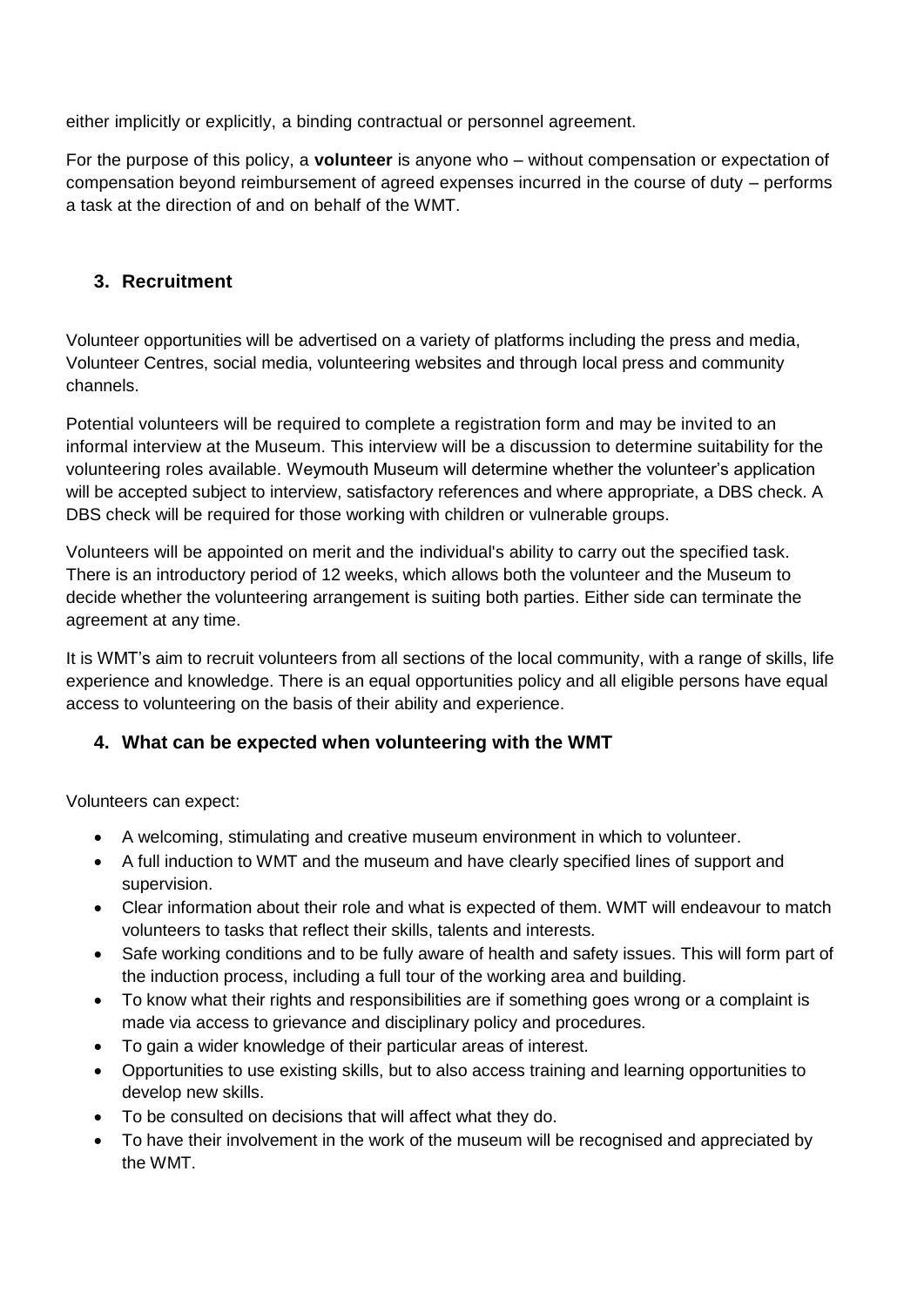- To be treated fairly and with respect by staff, other volunteers and visitors, regardless of gender; sexual orientation, age, parental or marital status, disability, religion, colour, race, ethnic or national origins, or socio/economic background
- Volunteers in receipt of benefits have the right to volunteer their time at WMT without having these affected. This includes people receiving Job Seekers Allowance, Income Support and Incapacity Benefit. Volunteers must inform their Job Centre that they are participating in voluntary work.
- An initial review after 12 weeks to evaluate the work being undertaken and to identify any ongoing support and training needs.
- Written references or statements of achievements can be provided upon request.

# **5. Expectations of volunteers with the WMT**

WMT expects that volunteers will:

- Attend a full volunteer induction
- Carry out tasks in a way which corresponds to the aims and values of the WMT and its Museum.
- Follow WMT's policies and procedures
- Attend training and support sessions as required
- Be of smart appearance and wear a volunteer badge when on duty.
- Be committed, punctual and reliable, coming in as arranged and giving reasonable notice if unavailable.
- Respect confidentiality with regard to personal and privileged information they are exposed to.
- Keep themselves and others safe at WMT sites as outlined in health and safety policy and procedures
- Treat staff, other volunteers, members and visitors with respect regardless of gender, sexual orientation, age, parental or marital status, disability, religion, colour, race, ethnic or national origins, or socio/economic background.
- Allow copyright for any creative works carried out by volunteers for the WMT to belong to the WMT.
- Recognise that the WMT has the right to terminate a volunteer's placement if his/her services are no longer needed for any reason and at any time.
- Not engage in any actions or communications that may bring the WMT and its Museum into disrepute. This includes verbally, in writing or via electronic means (e.g., social media).

## **6. The Volunteer Agreement**

All volunteers and their supervisor will sign a volunteer agreement, a copy of which will be held by both parties. The agreement will be discussed alongside the expectations and requirements of the specific role itself.

Volunteers are expected to perform their duties on a regular scheduled and punctual basis. When expecting to be absent from a scheduled duty, volunteers should inform WMT as far in advance as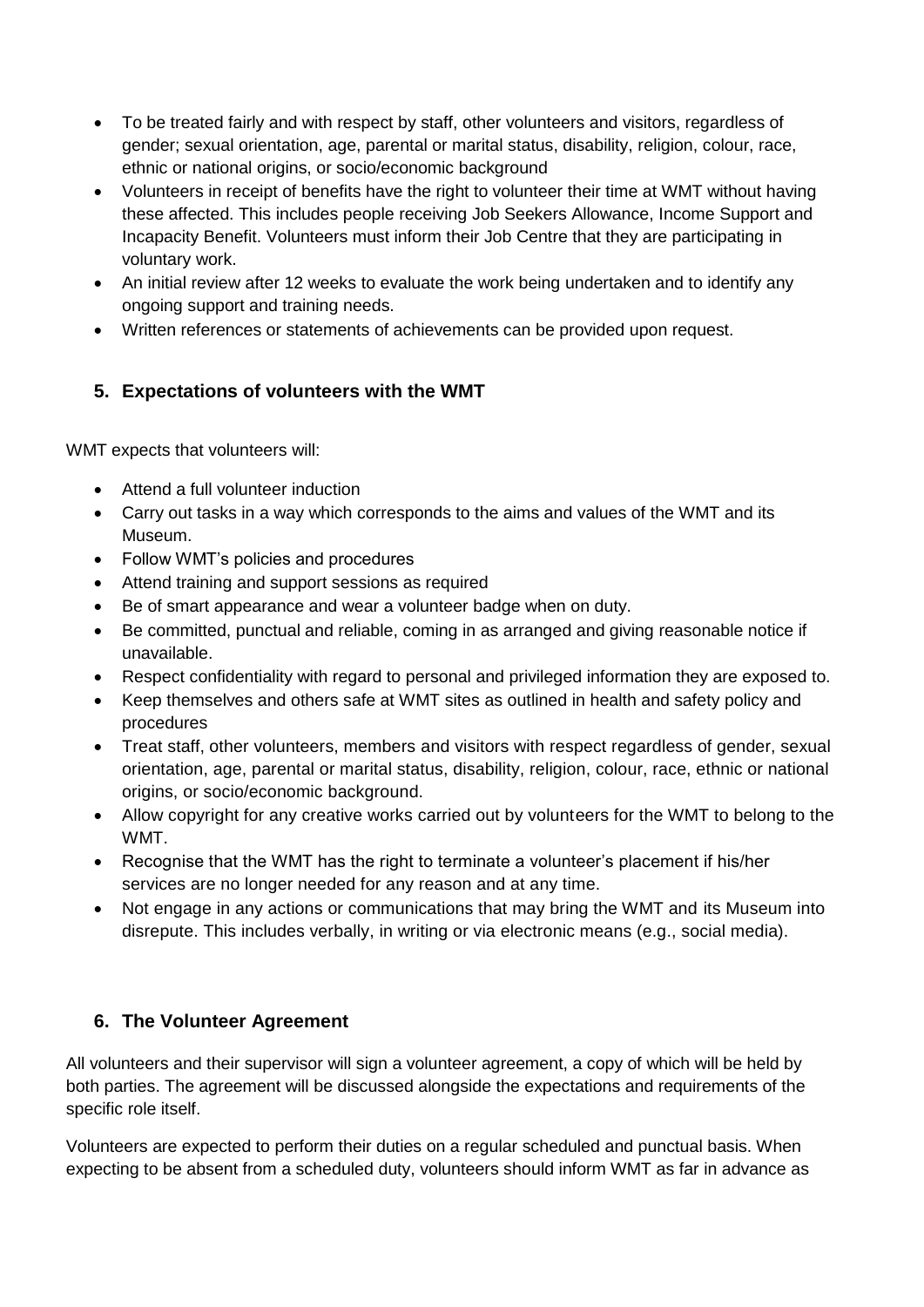possible so that alternative arrangements may be made. Continual absenteeism will result in the application of the Disciplinary Procedure.

Volunteers who do not adhere to WMT's policies and procedures or who fail to perform their volunteer duties will be supported through supervision and, if no improvement is made, will be subject to the Disciplinary Procedure.

No volunteer will have their volunteer agreement ended until he/she has had an opportunity to discuss the reasons for this with their supervisor through the application of the Disciplinary Procedure.

Only authorised representatives of the WMT may end a volunteer's agreement. (Volunteers may resign from their volunteer service with the organisation at any time. It is requested that volunteers who intend to resign provide advance notice of their departure and complete an exit form and if required, an exit meeting.

#### **7. Behaviour and Personal Conduct**

While volunteering for WMT, volunteers are expected to:

- Promote the aims, values, vision and mission of WMT
- Perform their volunteer duties to the best of their ability
- Adhere to policies and procedures, including record keeping requirements and confidentiality
- Maintain regular communication and meet time and duty commitments, except in exceptional circumstances, or to provide adequate notice so that alternative arrangements can be made
- Be a committed member of the team
- Gain valuable experience from the voluntary opportunity
- Not engage in actions or communications that may bring the WMT or its Museum into disrepute. This includes verbally, in writing or via electronic means (e.g., social media).

## **8. Grievance Procedure**

WMT aims to create a safe and inclusive work environment and for volunteers to feel valued in their work, however we recognise that there may be occasions where volunteers have concerns they wish to raise. It is our policy to encourage free communication between volunteers and their supervisor to ensure that any problem or issue arising during the course of volunteering can be resolved as fairly and quickly as possible.

*Stage 1 – Informal:* To try and achieve a speedy resolution to any problem or issue, you should start by having an informal discussion with your immediate supervisor. Should the grievance concern your supervisor, the matter should be raised with the WMT board.

*Stage 2 – Formal:* If the matter cannot be resolved by informal discussion or you are not satisfied with the outcome of the informal discussion, you must inform the WMT board that you wish to take the matter further and to submit a formal, written grievance to the board within 14 days. Every effort will be made to resolve your grievance at a formal hearing without unreasonable delay, and you have the right to be accompanied by a work colleague or accredited Trade Union representative. You will receive the outcome of the hearing in writing. All grievance proceedings and records will be kept confidential.